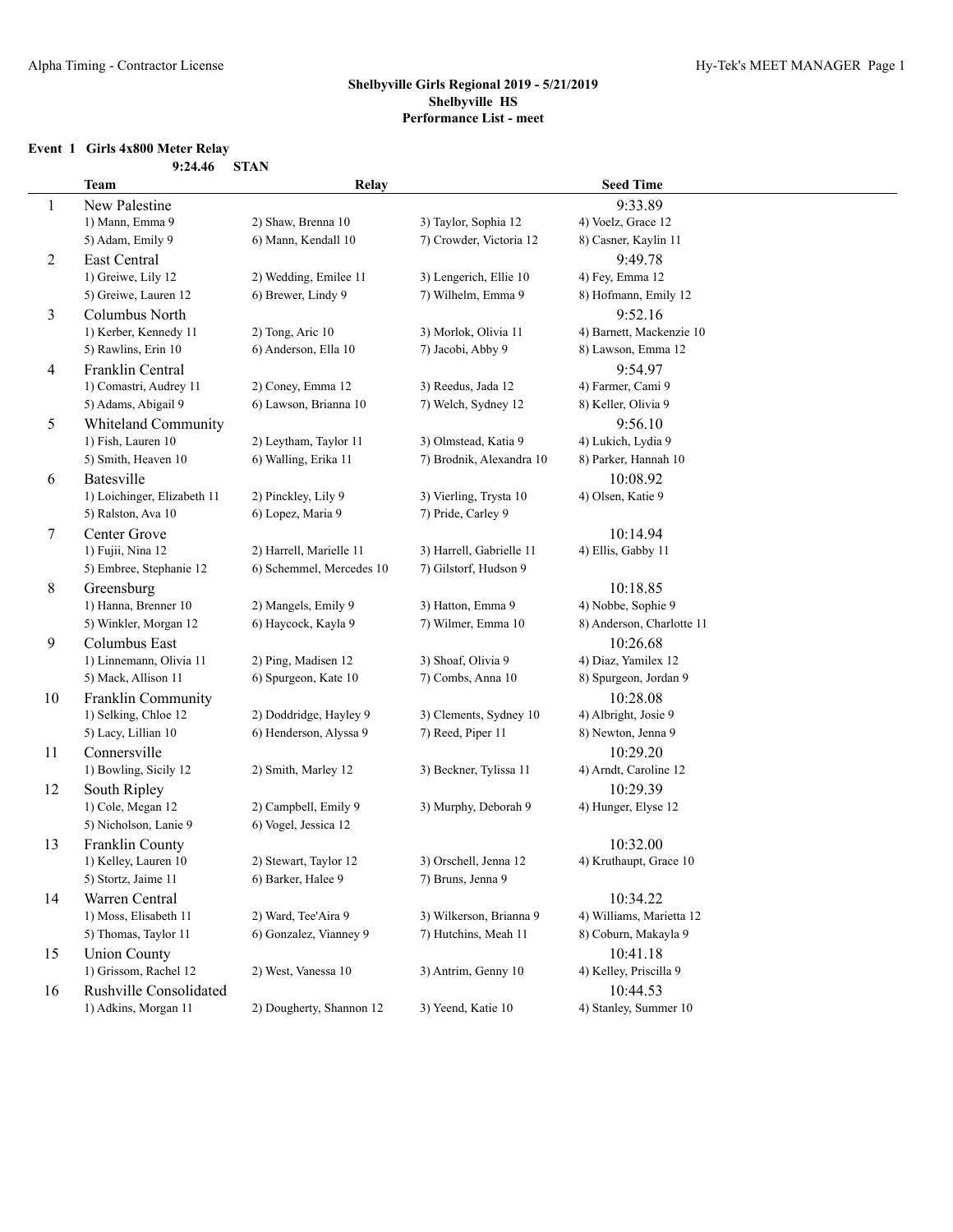## **Event 2 Girls 100 Meter Dash Prelims**

| 12.27 | <b>STAN</b> |
|-------|-------------|
|       |             |

|    | Name              |    | Year School     | <b>Seed Time</b> |             |
|----|-------------------|----|-----------------|------------------|-------------|
|    | Yeast, Kiyah      | 11 | Center Grove    | 12.02            | <b>STAN</b> |
| 2  | Williams, Cierra  | 11 | Warren Central  | 12.24            | <b>STAN</b> |
| 3  | Grimm, Eva        | 12 | East Central    | 12.37            |             |
| 4  | Hoosier, Prommyse | 12 | Warren Central  | 12.40            |             |
| 5  | Reid, Jordan      | 11 | New Palestine   | 12.60            |             |
| 6  | Kemper, Juliana   | 11 | Lawrenceburg    | 12.85            |             |
| 7  | Pace, Myana       | 10 | Center Grove    | 12.85            |             |
| 8  | Echols, Romea     | 11 | Beech Grove     | 12.91            |             |
| 9  | Meyer, Katelyn    | 11 | Franklin County | 13.08            |             |
| 10 | Martin, ZaLeeya   | 12 | Shelbyville     | 13.09            |             |
| 11 | Isley, Grace      | 11 | Hauser          | 13.14            |             |
| 12 | Nobbe, Stephanie  | 12 | Batesville      | 13.15            |             |
| 13 | Eads, Megan       | 10 | Shelbyville     | 13.20            |             |
| 14 | Gonzales, Gabby   | 11 | Connersville    | 13.29            |             |
| 15 | Neher, Phoebe     | 10 | Centerville     | 13.56            |             |
| 16 | Eubanks, Loni     |    | 9 Richmond      | 13.76            |             |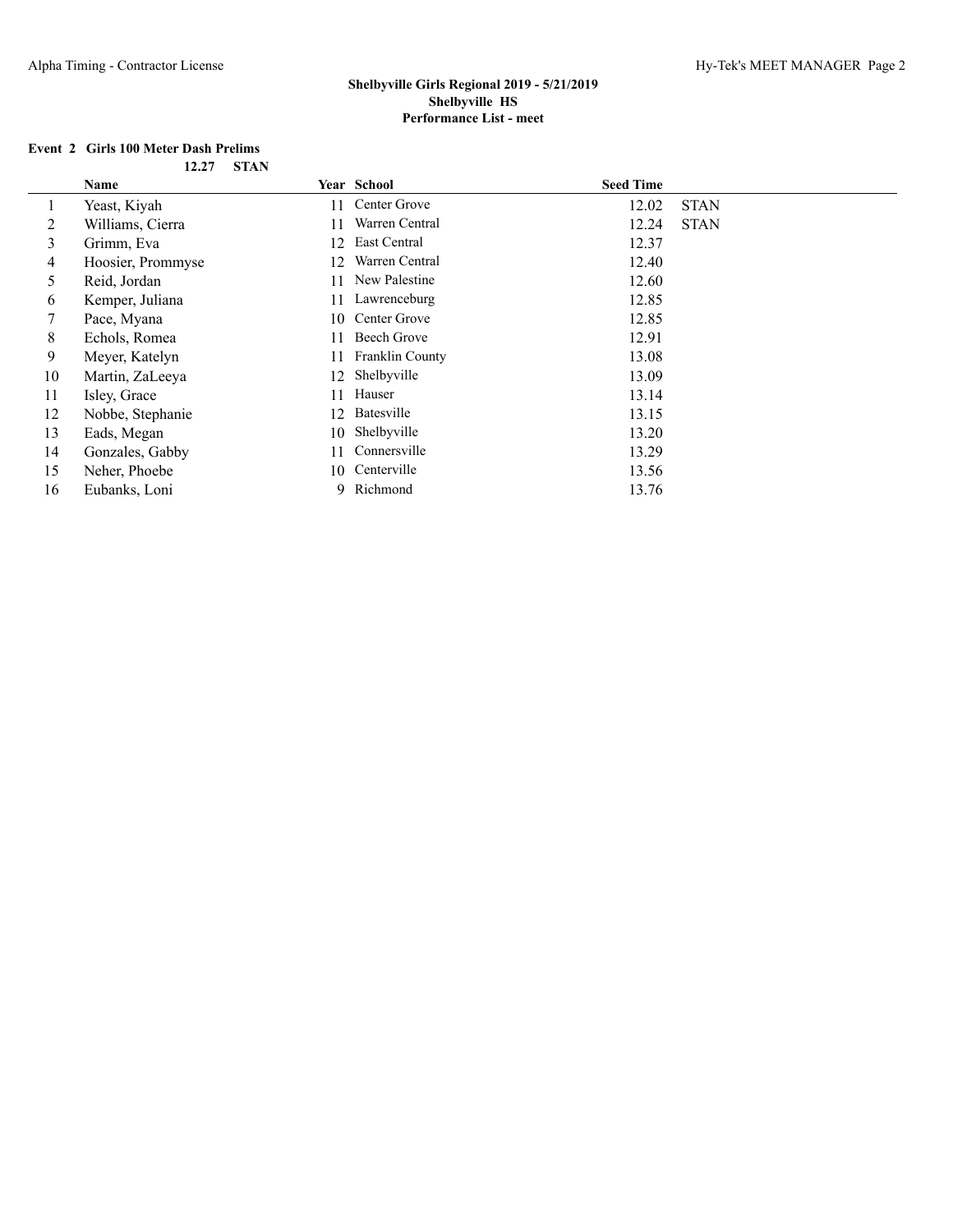#### **Event 3 Girls 100 Meter Hurdles Prelims 15.00 STAN**

|              | Name              |     | Year School                | <b>Seed Time</b> |             |
|--------------|-------------------|-----|----------------------------|------------------|-------------|
| $\mathbf{I}$ | Talley, K'Ja      | 11  | Warren Central             | 14.54            | <b>STAN</b> |
| 2            | Riley, Julia      | 12  | Center Grove               | 15.31            |             |
| 3            | Kramer, Makensie  | 10  | Center Grove               | 15.32            |             |
| 4            | Allen, Gabrielle  | 10  | Whiteland Community        | 15.52            |             |
| 5.           | Jackson, Isabella | 10  | Whiteland Community        | 15.62            |             |
| 6            | Sierra, Megan     |     | 9 East Central             | 15.65            |             |
|              | Rosemeyer, Alicia | 11  | <b>East Central</b>        | 16.16            |             |
| 8            | Walke, Kate       |     | Fr Oldenburg Academy       | 16.37            |             |
| 9            | Louden, Kaleah    |     | 9 Union County             | 16.57            |             |
| 10           | Peterson, Crystal | 11  | Greenfield-Central         | 16.59            |             |
| 11           | Halfaker, Siena   | 10  | Greenwood Community        | 16.63            |             |
| 12           | Tula, Lakambria   | 10  | Beech Grove                | 16.68            |             |
| 13           | Muck, Alison      | 9   | Southwestern (Shelbyville) | 16.70            |             |
| 14           | Sandrock, Lauren  | 10. | Franklin Community         | 16.79            |             |
| 15           | Turner, Maddi     | 11  | Rushville Consolidated     | 17.07            |             |
| 16           | Harmon, Alexis    | 11  | Centerville                | 17.34            |             |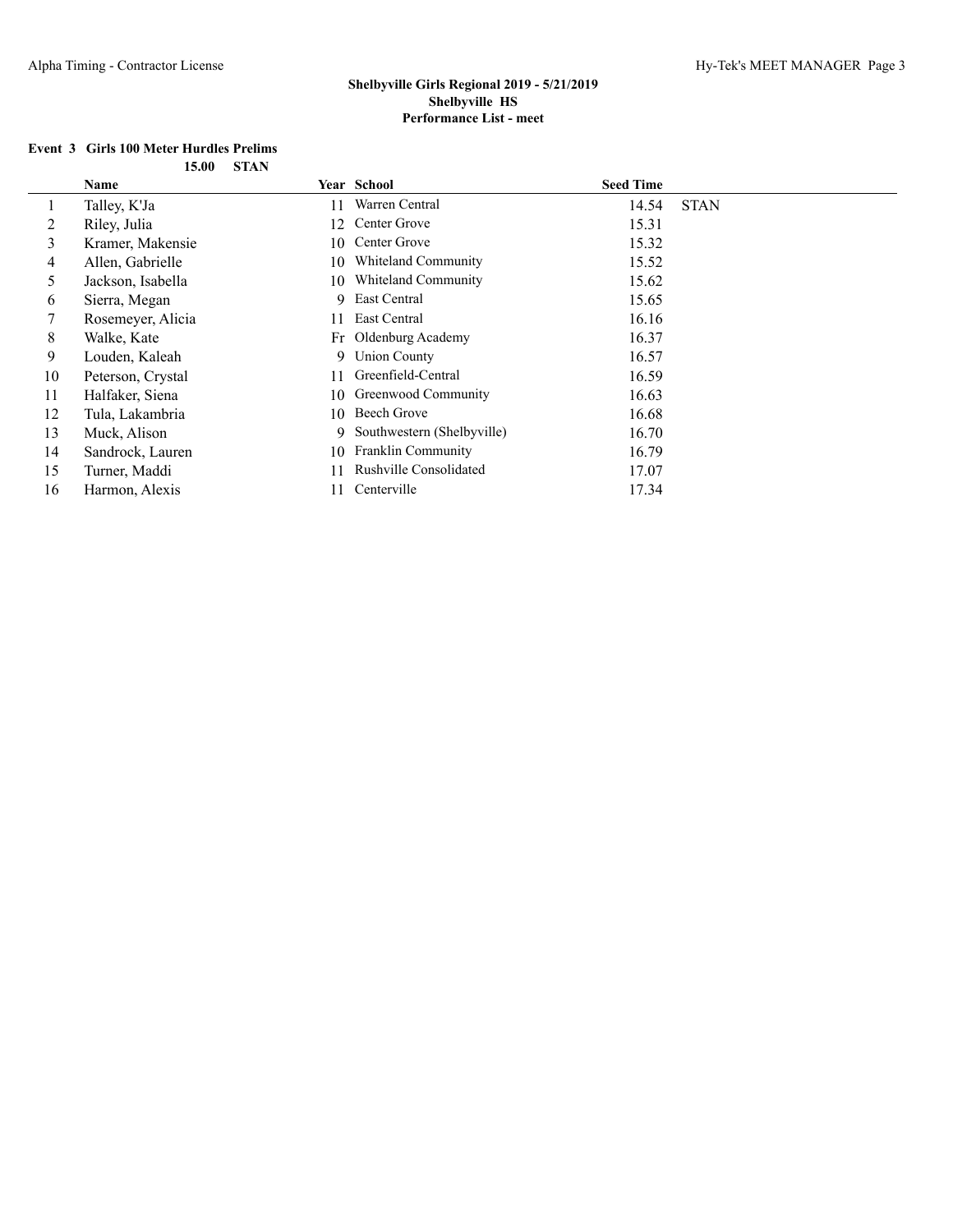## **Event 4 Girls 200 Meter Dash Prelims**

| 25.17 | <b>STAN</b> |
|-------|-------------|
|-------|-------------|

|    | Name                |    | Year School           | <b>Seed Time</b> |             |
|----|---------------------|----|-----------------------|------------------|-------------|
|    | Yeast, Kiyah        | 11 | Center Grove          | 25.09            | <b>STAN</b> |
| 2  | Covington, Mikeisha | 12 | Warren Central        | 25.22            |             |
| 3  | Berry, Miracle      | 11 | Warren Central        | 25.58            |             |
| 4  | Grimm, Eva          | 12 | East Central          | 25.66            |             |
| 5  | Echols, Romea       | 11 | Beech Grove           | 25.97            |             |
| 6  | Meyer, Katelyn      | 11 | Franklin County       | 26.58            |             |
|    | Pace, Myana         | 10 | Center Grove          | 26.69            |             |
| 8  | Nobbe, Stephanie    | 12 | Batesville            | 26.79            |             |
| 9  | Allen, Gabrielle    | 10 | Whiteland Community   | 26.87            |             |
| 10 | Kelsay, Cameron     |    | 10 Franklin Community | 26.92            |             |
| 11 | Lawson, Kylah       |    | 9 Columbus North      | 27.22            |             |
| 12 | Maroska, Kayana     |    | 9 Greenfield-Central  | 27.32            |             |
| 13 | Bennett, Nakala     | 11 | Richmond              | 28.23            |             |
| 14 | Neher, Phoebe       | 10 | Centerville           | 28.43            |             |
| 15 | Thomas, Brianna     | 9. | Connersville          | 28.54            |             |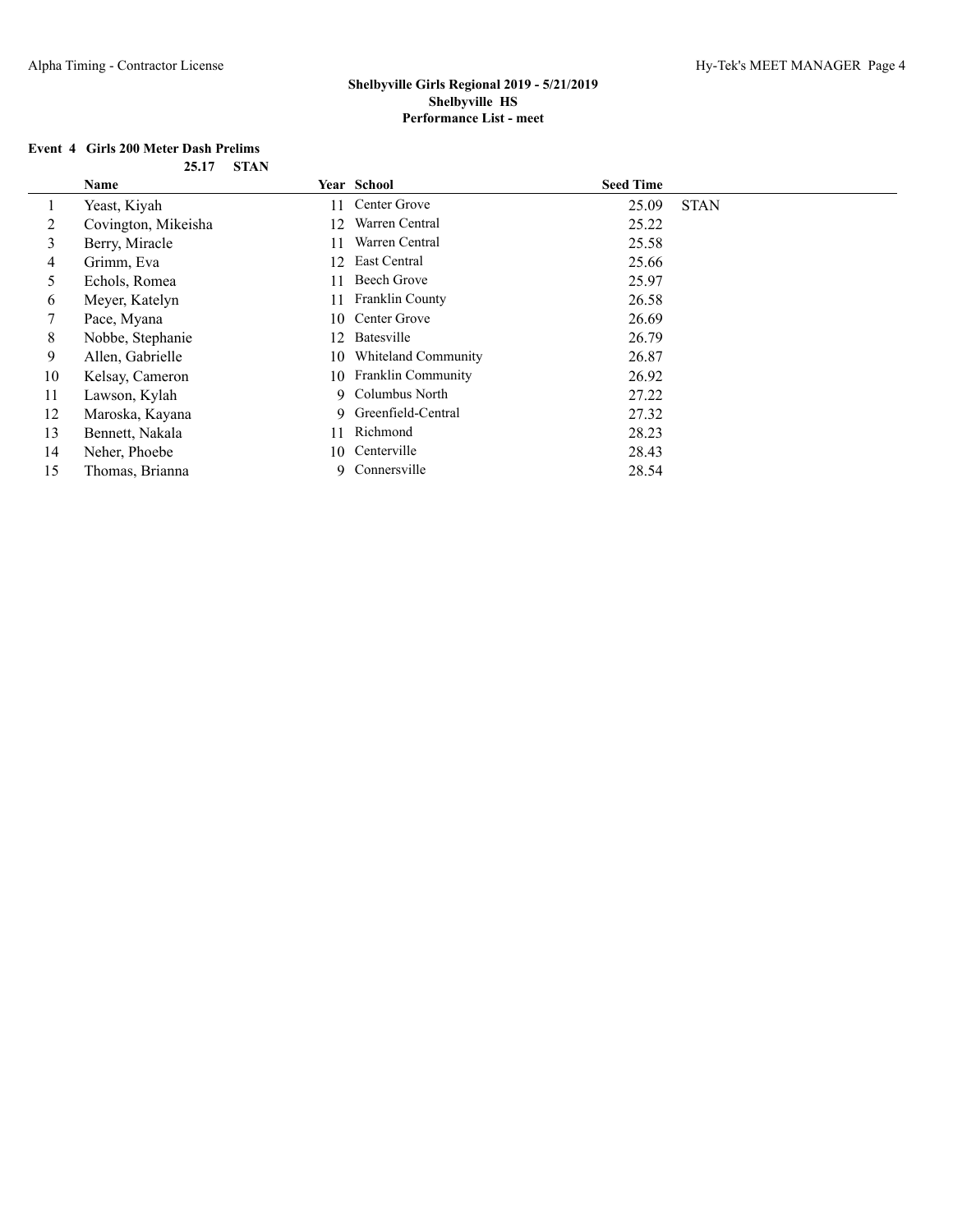## **Event 5 Girls 1600 Meter Run**

|    | Name                   |    | <b>Year School</b>       | <b>Seed Time</b> |  |
|----|------------------------|----|--------------------------|------------------|--|
|    | Hanna, Brenner         |    | 10 Greensburg            | 5:09.50          |  |
| 2  | Reedus, Jada           | 12 | Franklin Central         | 5:10.84          |  |
| 3  | Casner, Kaylin         |    | 11 New Palestine         | 5:16.42          |  |
| 4  | Flick, Ashley          |    | 9 Roncalli               | 5:19.56          |  |
| 5  | Barnett, Mackenzie     |    | 10 Columbus North        | 5:23.84          |  |
| 6  | Loichinger, Elizabeth  | 11 | Batesville               | 5:30.42          |  |
| 7  | Newton, Jenna          |    | 9 Franklin Community     | 5:32.09          |  |
| 8  | Linnemann, Olivia      |    | 11 Columbus East         | 5:35.80          |  |
| 9  | Puckett, Bailey        |    | 9 Cambridge City Lincoln | 5:37.09          |  |
| 10 | Kerber, Kennedy        | 11 | Columbus North           | 5:37.65          |  |
| 11 | Beckner, Tylissa       | 11 | Connersville             | 5:39.58          |  |
| 12 | Mangels, Emily         |    | 9 Greensburg             | 5:39.94          |  |
| 13 | Smith, Marley          | 12 | Connersville             | 5:41.28          |  |
| 14 | Schemmel, Mercedes     | 10 | Center Grove             | 5:41.80          |  |
| 15 | VanMiddlesworth, Payon | 12 | Richmond                 | 5:43.05          |  |
| 16 | Vierling, Trysta       | 10 | Batesville               | 5:43.16          |  |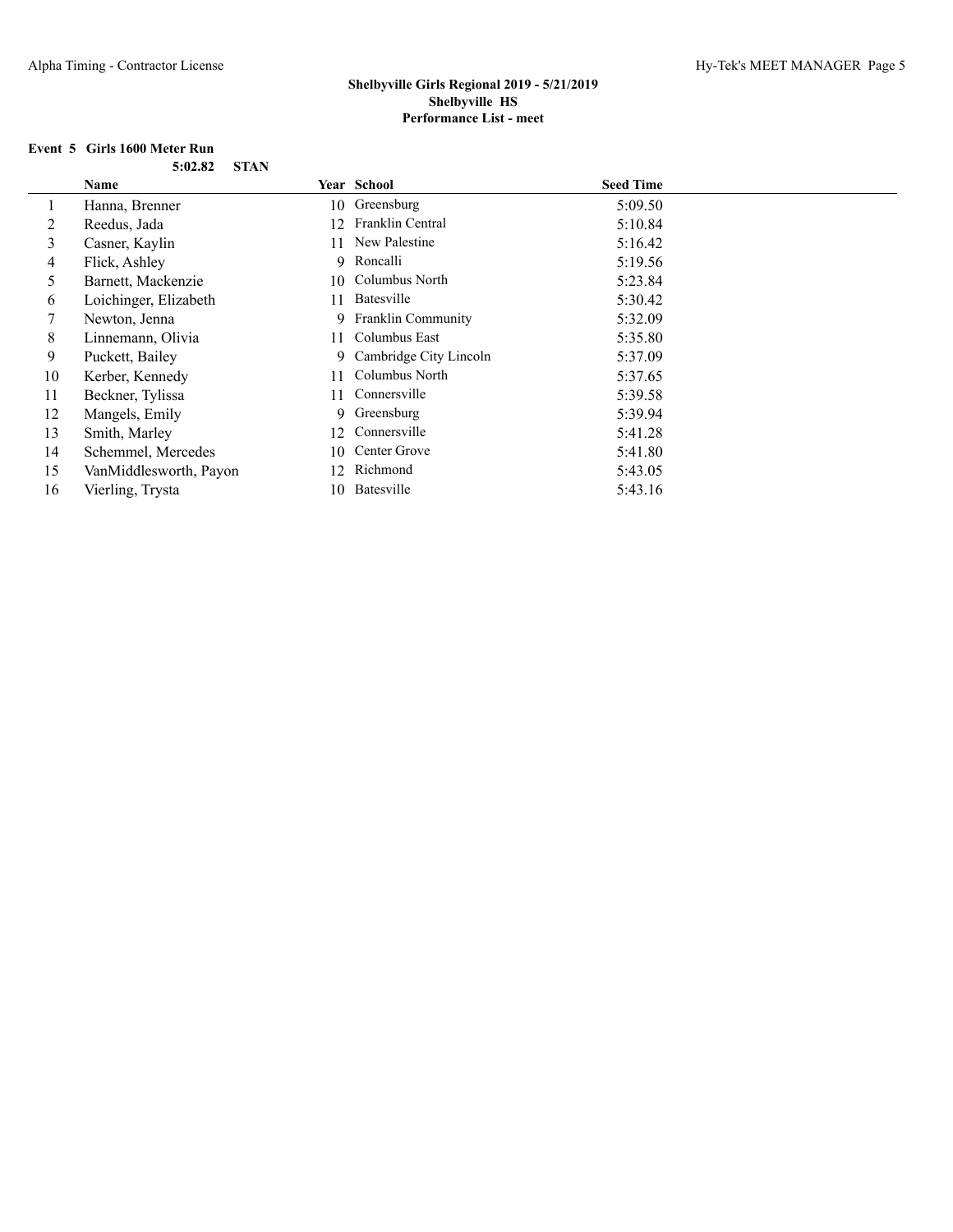## **Event 6 Girls 4x100 Meter Relay**

| 48.77 | STAN |
|-------|------|
|       |      |

|                | Team                          | Relay                                          |                                             | <b>Seed Time</b>            |
|----------------|-------------------------------|------------------------------------------------|---------------------------------------------|-----------------------------|
| $\mathbf{1}$   | Warren Central                |                                                |                                             | 48.70<br><b>STAN</b>        |
|                | 1) Berry, Miracle 11          | 2) Hoosier, Prommyse 12                        | 3) Humphrey, Tacoria 10                     | 4) Sullivan, Zoe 11         |
|                | 5) Williams, Cierra 11        | 6) Tobin, Saschanera 9                         | 7) James, Dorionna 11                       | 8) Covington, Mikeisha 12   |
| $\overline{c}$ | East Central                  |                                                |                                             | 49.88                       |
|                | 1) Lobenstein, Brianna 12     | 2) Rosemeyer, Alicia 11                        | 3) Fey, Emma 12                             | 4) Grimm, Eva 12            |
|                | 5) Fox, Hope 9                | 6) White, Allison 11                           | 7) Makrancy, Alexia 10                      |                             |
| 3              | Franklin County               |                                                |                                             | 50.83                       |
|                | 1) Schatzle, Anna 12          | 2) Hill, Ashlan 11                             | 3) Reister, Audrey 11                       | 4) Meyer, Katelyn 11        |
|                | 5) Kruthaupt, Grace 10        | 6) Mauntel, Claudia 9                          | 7) Bruns, Jenna 9                           | 8) Goutsis, Helena 11       |
| 4              | Shelbyville                   |                                                |                                             | 51.20                       |
|                | 1) Lux, Anna 12               | 2) Eads, Megan 10                              | 3) Martin, ZaLeeya 12                       | 4) Terrell, Makayla 11      |
|                | 5) Butler, Aireus 9           | 6) Terrell, Malea 10                           |                                             |                             |
| 5              | Columbus North                |                                                |                                             | 51.58                       |
|                | 1) Smith, La'monica 10        | 2) Finke, Carley 11                            | 3) Ho, Helena 10                            | 4) Lawson, Kylah 9          |
|                | 5) Bailey, Miley 10           | 6) Heathcote, Sami 11                          | 7) Trimpe, Lydia 11                         |                             |
| 6              | <b>Beech Grove</b>            |                                                |                                             | 51.67                       |
|                | 1) Tula, Lakambria 10         | 2) Echols, Romea 11                            | 3) Hancock, Marissa 12                      | 4) Crawford, Chimya 11      |
|                | 5) Reed, Corra 9              | 6) McKnight, Jazz 10                           | 7) Washington, Kynnedy 9                    |                             |
| 7              | <b>Whiteland Community</b>    |                                                |                                             | 51.77                       |
|                | 1) Taylor, Caitlin 11         | 2) Allen, Gabrielle 10<br>6) Kreich, Hailey 10 | 3) Vargo, Gabby 9<br>7) Peters, Alexandra 9 | 4) Accinelli, Serena 10     |
|                | 5) Verma, Kajal 11            |                                                |                                             |                             |
| 8              | Roncalli<br>1) Lehner, Cate 9 | 2) Origer, Elizabeth 11                        | 3) Schultheis, Carlie 12                    | 52.28<br>4) Young, Carlie 9 |
|                | 5) Hill, Addy 11              | 6) Strodtbeck, Sarah 10                        | 7) Ianni, Livia 9                           | 8) Brown, Julia 9           |
| 9              | Richmond                      |                                                |                                             | 52.37                       |
|                | 1) Eubanks, Loni 9            | 2) Porfidio-Brown, Aaliyah 10                  | 3) Hickson, Khalidah 9                      | 4) Hampton, Tamia 9         |
| 10             | Franklin Central              |                                                |                                             | 52.41                       |
|                | 1) Brinker, Kennedy 10        | 2) Carson, Ayrieanna 9                         | 3) Washam, Emily 10                         | 4) Fisher, Laura 10         |
|                | 5) Adams, Abigail 9           | 6) Neyland, Shila 9                            |                                             |                             |
| 11             | Batesville                    |                                                |                                             | 52.51                       |
|                | 1) Gibbs, Gabriella 12        | 2) Meyer, Lily 9                               | 3) Hund, Roxanne 10                         | 4) Nobbe, Stephanie 12      |
|                | 5) Pride, Carley 9            | 6) Nobbe, Michaela 12                          | 7) Bedel, Katherine 10                      | 8) Main, Callie 10          |
| 12             | Columbus East                 |                                                |                                             | 52.57                       |
|                | 1) Schuetz, Gabi 9            | 2) Wilson, Sydney 11                           | 3) Hagan, Elizabeth 12                      | 4) Greiwe, Koryn 9          |
|                | 5) Sims, Jordan 9             | 6) Gray, Olivia 9                              | 7) Menefee, Carlie 9                        | 8) Williams, Olivia 12      |
| 13             | Center Grove                  |                                                |                                             | 52.65                       |
|                | 1) Riley, Julia 12            | 2) Williams, Riko 12                           | 3) Yeast, Kiyah 11                          | 4) Pace, Myana 10           |
|                | 5) Kramer, Makensie 10        | 6) Kovacs, Alainey 12                          | 7) Schultz, Claire 12                       | 8) Camargo, Laura 10        |
| 14             | Franklin Community            |                                                |                                             | 52.67                       |
|                | 1) Doublin, Macy 9            | 2) Nicoloff, Olivia 9                          | 3) Kelsay, Cameron 10                       | 4) Clark, Yalayna 9         |
|                | 5) King, Shelby 12            | 6) Garcia, Sabina 9                            | 7) Dodson, Kailee 10                        | 8) White, Jada 10           |
| 15             | Connersville                  |                                                |                                             | 53.40                       |
|                | 1) Sudhoff, Brooke 9          | 2) Thomas, Brianna 9                           | 3) Gonzales, Gabby 11                       | 4) Laastad, Emilie 11       |
| 16             | <b>Union County</b>           |                                                |                                             | 53.52                       |
|                | 1) Cox, Emma 9                | 2) Louden, Kaleah 9                            | 3) Myers, Sarah 11                          | 4) Baumbauer, Kalin 10      |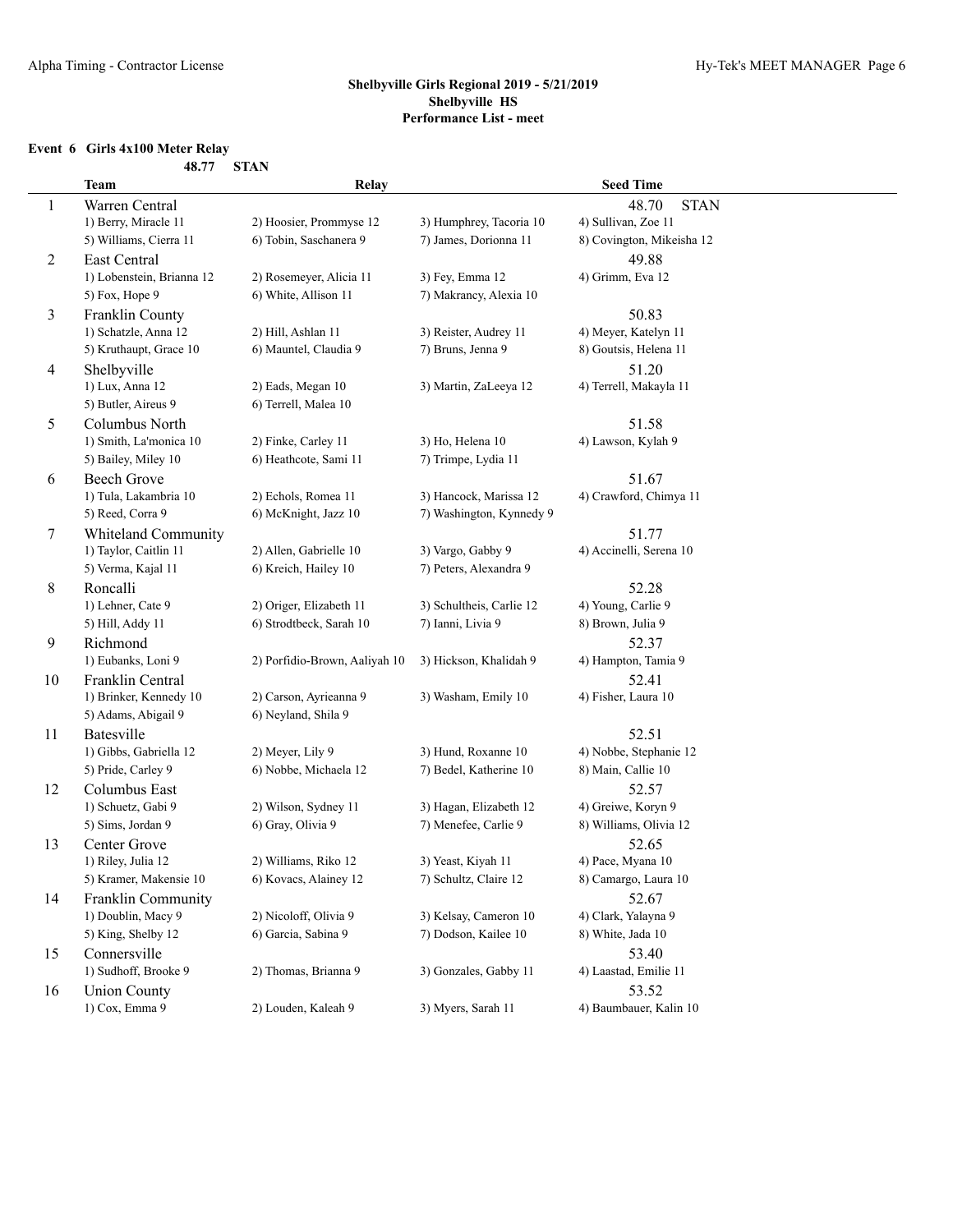## **Event 7 Girls 400 Meter Dash**

|    | Name                |     | Year School          | <b>Seed Time</b> |             |
|----|---------------------|-----|----------------------|------------------|-------------|
|    | Covington, Mikeisha | 12  | Warren Central       | 56.38            | <b>STAN</b> |
| 2  | Williams, Cierra    | 11  | Warren Central       | 57.62            |             |
| 3  | Sonderman, Emily    | 11  | Roncalli             | 58.43            |             |
| 4  | Reid, Jordan        | 11  | New Palestine        | 58.70            |             |
| 5  | Lengerich, Ellie    | 10  | East Central         | 1:00.71          |             |
| 6  | Auger, Margaret     | 11  | Franklin Community   | 1:01.12          |             |
| 7  | Henderson, Alyssa   |     | 9 Franklin Community | 1:01.78          |             |
| 8  | Maroska, Kayana     |     | 9 Greenfield-Central | 1:02.09          |             |
| 9  | Pride, Carley       |     | 9 Batesville         | 1:02.43          |             |
| 10 | Kovacs, Alainey     | 12  | Center Grove         | 1:03.06          |             |
| 11 | Bowling, Sicily     | 12. | Connersville         | 1:03.37          |             |
| 12 | Rawlins, Erin       | 10  | Columbus North       | 1:03.67          |             |
| 13 | Prewitt, Riley      | 11  | Roncalli             | 1:03.72          |             |
| 14 | Bennett, Nakala     | 11  | Richmond             | 1:03.85          |             |
| 15 | Price, Kinsey       | 11  | <b>Rising Sun</b>    | 1:04.07          |             |
| 16 | Kleeve, Claire      | 10  | Connersville         | 1:04.63          |             |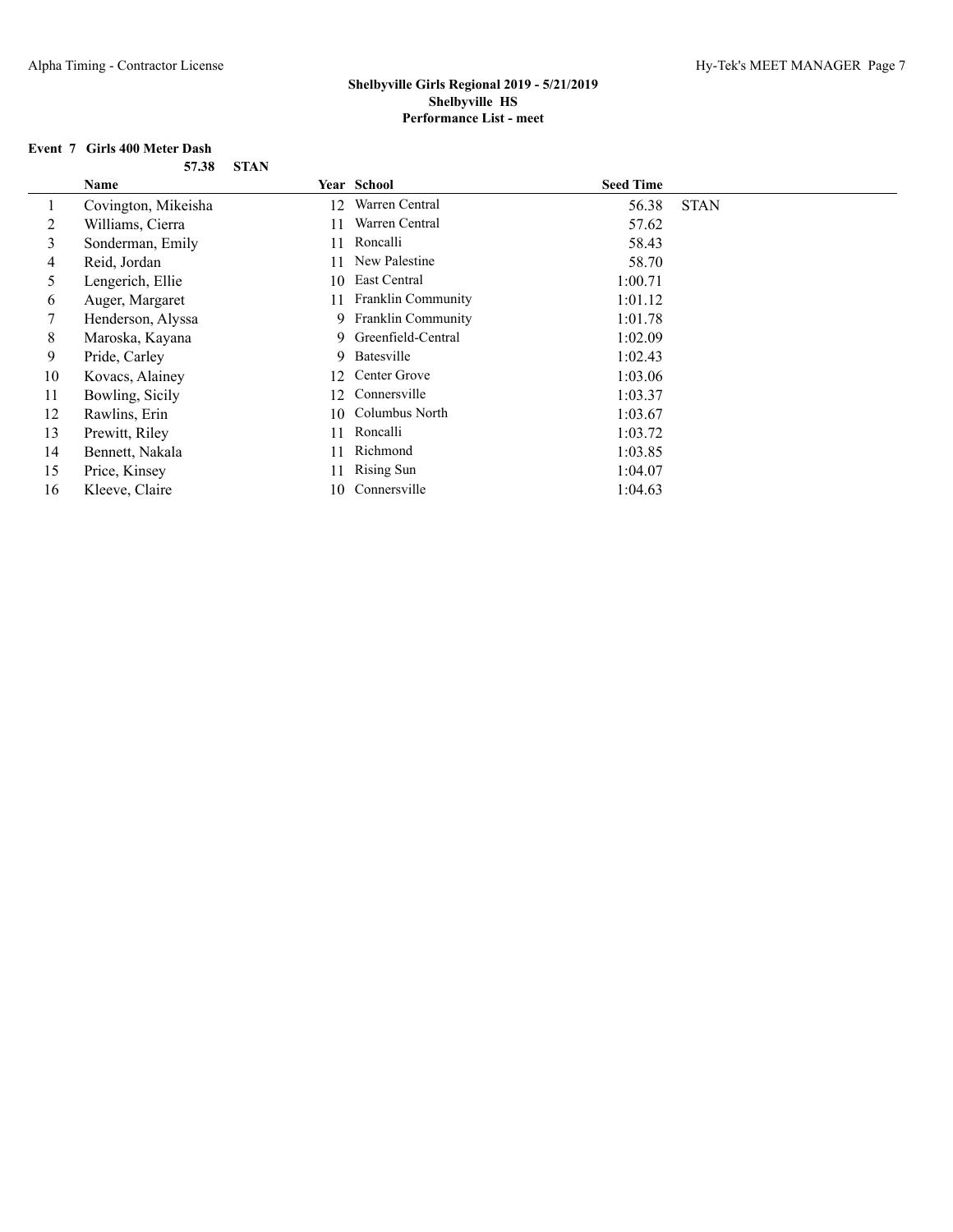## **Event 8 Girls 300 Meter Hurdles**

|    | Name               |    | Year School              | <b>Seed Time</b> |  |
|----|--------------------|----|--------------------------|------------------|--|
|    | Jackson, Isabella  |    | 10 Whiteland Community   | 45.51            |  |
| 2  | Talley, K'Ja       | 11 | Warren Central           | 45.53            |  |
| 3  | Quinlan, Eva       | 11 | South Dearborn           | 46.36            |  |
| 4  | Coney, Emma        | 12 | Franklin Central         | 46.82            |  |
| 5. | Kramer, Makensie   | 10 | Center Grove             | 47.02            |  |
| 6  | McKinley, Katie    | 10 | Indianapolis Lutheran    | 47.39            |  |
|    | Tichenor, Darriana | 11 | Warren Central           | 47.53            |  |
| 8  | Rosemeyer, Alicia  | 11 | East Central             | 48.11            |  |
| 9  | Williams, Maigan   |    | 12 New Palestine         | 48.46            |  |
| 10 | Hasler, Mel        | 11 | Hauser                   | 48.53            |  |
| 11 | Simon, Cloey       |    | 9 Jac-Cen-Del            | 48.94            |  |
| 12 | Peterson, Crystal  | 11 | Greenfield-Central       | 48.95            |  |
| 13 | Simon, Kayla       |    | 9 Jac-Cen-Del            | 49.10            |  |
| 14 | Turner, Maddi      | 11 | Rushville Consolidated   | 49.37            |  |
| 15 | Krodel, Lily       |    | 9 Rushville Consolidated | 49.97            |  |
| 16 | Harmon, Alexis     | 11 | Centerville              | 51.82            |  |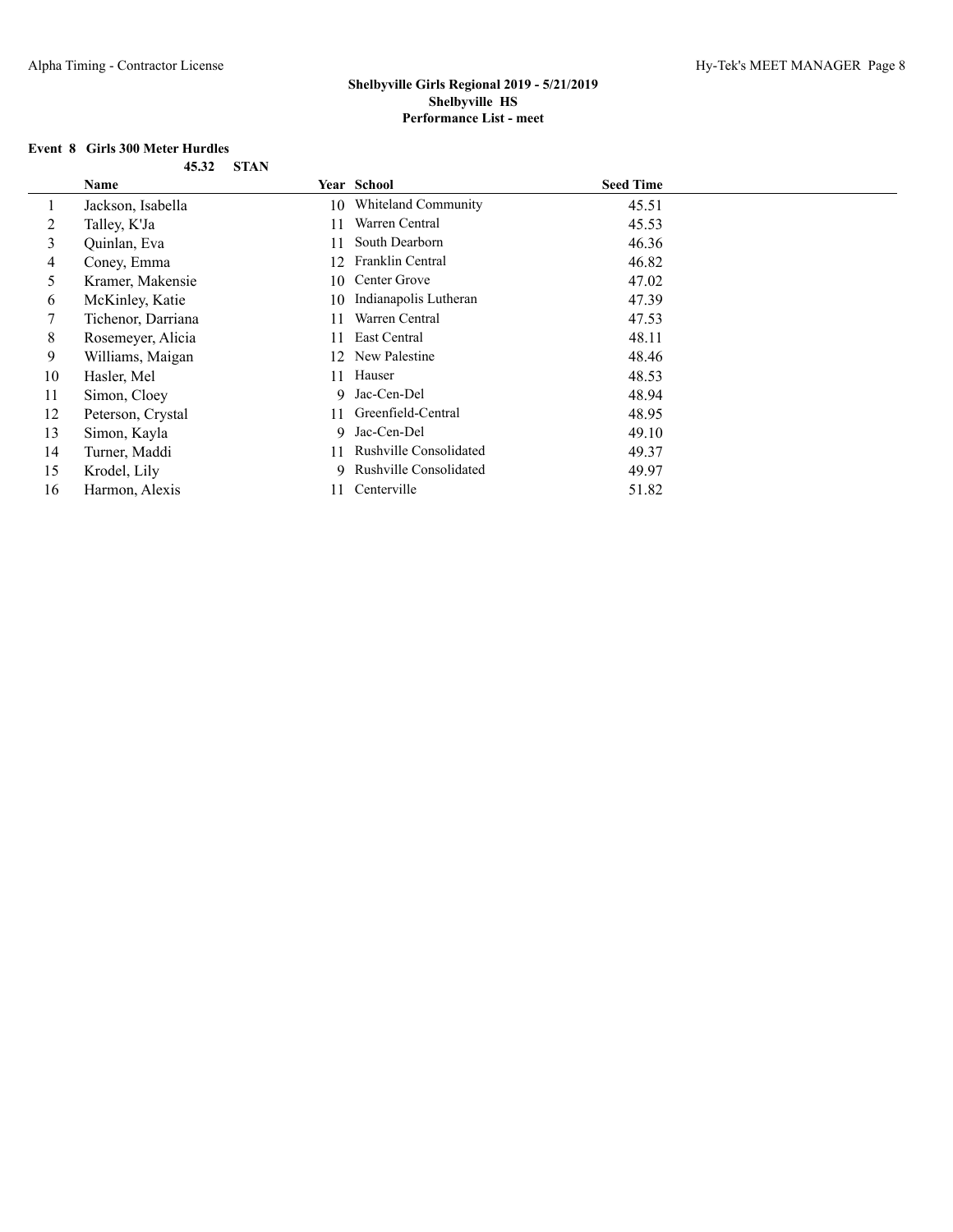## **Event 9 Girls 800 Meter Run**

| $2:16.24$ STAN |  |
|----------------|--|
|                |  |

|    | <b>Name</b>          |    | Year School            | <b>Seed Time</b> |
|----|----------------------|----|------------------------|------------------|
|    | Comastri, Audrey     | 11 | Franklin Central       | 2:21.41          |
| 2  | Shaw, Brenna         |    | 10 New Palestine       | 2:22.72          |
| 3  | Greiwe, Lily         |    | 12 East Central        | 2:23.32          |
| 4  | Hanna, Brenner       | 10 | Greensburg             | 2:24.42          |
| 5  | Kelley, Lauren       | 10 | Franklin County        | 2:24.74          |
| 6  | Flick, Ashley        |    | 9 Roncalli             | 2:25.35          |
|    | Barker, Erica        | 11 | Seton Catholic         | 2:25.47          |
| 8  | Biddle, Shaelyn      | 12 | Indian Creek           | 2:26.08          |
| 9  | Thomas, Taylor       | 11 | Warren Central         | 2:26.31          |
| 10 | Leininger, Ava       |    | 10 Greenwood Community | 2:27.02          |
| 11 | Schwartzkopf, Marnie | 10 | Hauser                 | 2:27.67          |
| 12 | Leytham, Taylor      | 11 | Whiteland Community    | 2:29.03          |
| 13 | Fujii, Nina          | 12 | Center Grove           | 2:29.48          |
| 14 | Crowder, Victoria    |    | 12 New Palestine       | 2:29.54          |
| 15 | Dougherty, Shannon   | 12 | Rushville Consolidated | 2:30.46          |
| 16 | Tedder, Emily        | 10 | Centerville            | 2:32.38          |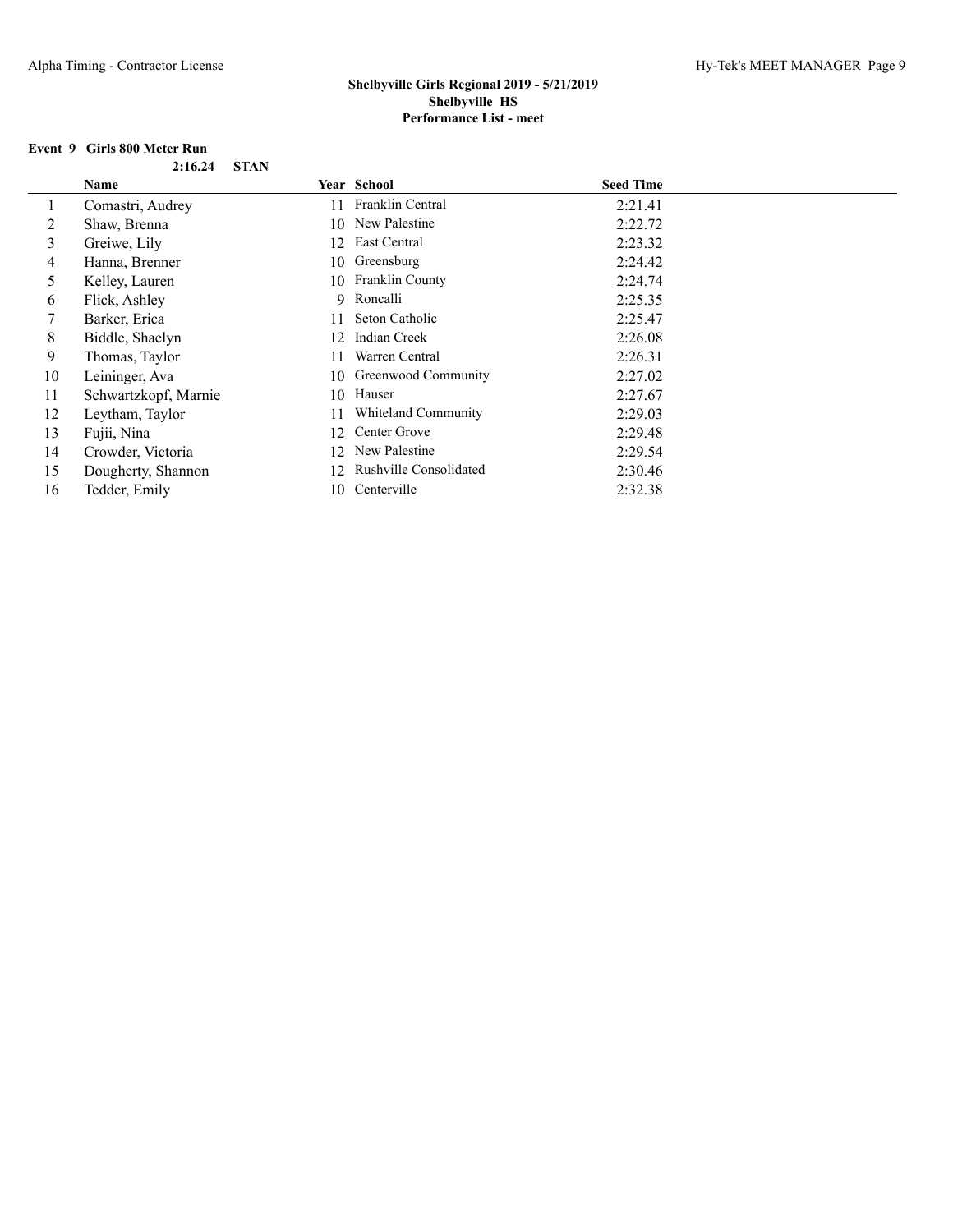# **Event 10 Girls 3200 Meter Run**

|    | Name                   |     | Year School               | <b>Seed Time</b> |  |
|----|------------------------|-----|---------------------------|------------------|--|
|    | Cole, Megan            |     | 12 South Ripley           | 11:23.65         |  |
| 2  | Morlok, Olivia         | 11  | Columbus North            | 11:30.85         |  |
| 3  | Lacy, Lillian          | 10  | <b>Franklin Community</b> | 11:33.40         |  |
| 4  | Mann, Kendall          |     | 10 New Palestine          | 11:37.13         |  |
| 5. | Brinkruff, Audrey      | 10  | Greenfield-Central        | 11:44.76         |  |
| 6  | Welch, Sydney          | 12  | Franklin Central          | 11:59.01         |  |
|    | Geckler, Sydney        |     | 12 Columbus North         | 12:02.77         |  |
| 8  | Pinckley, Lily         |     | 9 Batesville              | 12:11.51         |  |
| 9  | Hunger, Elyse          |     | 12 South Ripley           | 12:14.17         |  |
| 10 | Harrell, Gabrielle     | 11  | Center Grove              | 12:16.57         |  |
| 11 | Farmer, Cami           | 9   | Franklin Central          | 12:18.24         |  |
| 12 | Walling, Erika         | 11  | Whiteland Community       | 12:21.52         |  |
| 13 | Mangels, Emily         |     | 9 Greensburg              | 12:23.76         |  |
| 14 | Puckett, Bailey        |     | 9 Cambridge City Lincoln  | 12:29.99         |  |
| 15 | VanMiddlesworth, Payon | 12. | Richmond                  | 12:33.91         |  |
| 16 | Arndt, Caroline        | 12. | Connersville              | 12:39.52         |  |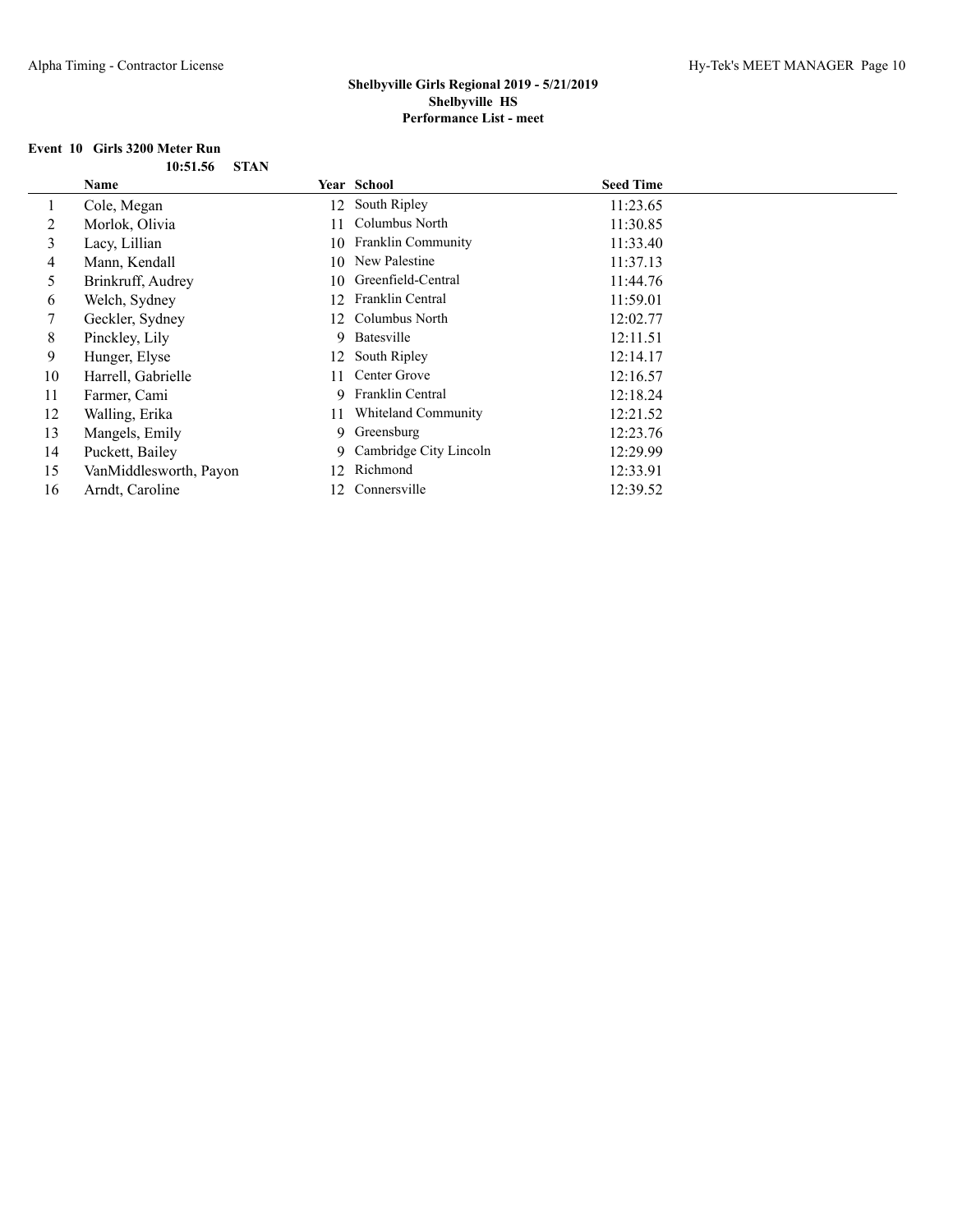# **Event 11 Girls 4x400 Meter Relay**<br>3.57.25 STAN

|                | 3:57.25                                      | <b>STAN</b>                 |                                              |                                                |
|----------------|----------------------------------------------|-----------------------------|----------------------------------------------|------------------------------------------------|
|                | <b>Team</b>                                  | Relay                       |                                              | <b>Seed Time</b>                               |
| 1              | Warren Central                               |                             |                                              | 3:56.78<br><b>STAN</b>                         |
|                | 1) Talley, K'Ja 11                           | 2) Sullivan, Zoe 11         | 3) Williams, Cierra 11                       | 4) Tichenor, Darriana 11                       |
|                | 5) Berry, Miracle 11                         | 6) Hoosier, Prommyse 12     | 7) Thomas, Taylor 11                         | 8) Covington, Mikeisha 12                      |
| $\overline{2}$ | East Central                                 |                             |                                              | 4:04.99                                        |
|                | 1) Grimm, Eva 12                             | 2) Lengerich, Ellie 10      | 3) Greiwe, Lily 12                           | 4) Fey, Emma 12                                |
|                | 5) Wilhelm, Emma 9                           | 6) Lobenstein, Brianna 12   | 7) Rosemeyer, Alicia 11                      | 8) Makrancy, Alexia 10                         |
| 3              | New Palestine                                |                             |                                              | 4:06.39                                        |
|                | 1) Reid, Jordan 11                           | 2) Shaw, Brenna 10          | 3) Williams, Maigan 12                       | 4) Taylor, Sophia 12                           |
|                | 5) Casner, Kaylin 11                         | 6) Crowder, Victoria 12     | 7) Mann, Emma 9                              | 8) Voelz, Grace 12                             |
| 4              | Roncalli                                     |                             |                                              | 4:07.57                                        |
|                | 1) Flick, Ashley 9                           | 2) Young, Carlie 9          | 3) Sonderman, Emily 11                       | 4) Ianni, Livia 9                              |
|                | 5) Schultheis, Carlie 12                     | 6) Lehner, Cate 9           | 7) Prewitt, Riley 11                         | 8) Strodtbeck, Sarah 10                        |
| 5              | Franklin Central                             |                             |                                              | 4:08.26                                        |
|                | 1) Carson, Ayrieanna 9                       | 2) Washam, Emily 10         | 3) Coney, Emma 12                            | 4) Comastri, Audrey 11                         |
|                | 5) Brinker, Kennedy 10                       | 6) Reedus, Jada 12          | 7) Fisher, Laura 10                          | 8) Neyland, Shila 9                            |
| 6              | Franklin County                              |                             |                                              | 4:11.43                                        |
|                | 1) Meyer, Katelyn 11                         | 2) Hill, Ashlan 11          | 3) Orschell, Jenna 12                        | 4) Kelley, Lauren 10                           |
|                | 5) Kruthaupt, Grace 10                       | 6) Mauntel, Claudia 9       | 7) Bruns, Jenna 9                            | 8) Reister, Audrey 11                          |
| 7              | Whiteland Community                          |                             |                                              | 4:12.67                                        |
|                | 1) Jackson, Isabella 10                      | 2) Fish, Lauren 10          | 3) Leytham, Taylor 11                        | 4) Little, Ashlyn 10                           |
|                | 5) Coulibaly Racine, Lauryn 11               | 6) Olmstead, Katia 9        | 7) Shackelford, Makayla 9                    | 8) Brodnik, Alexandra 10                       |
| 8              | Center Grove                                 |                             |                                              | 4:14.69                                        |
|                | 1) Riley, Julia 12                           | 2) Kovacs, Alainey 12       | 3) Pace, Myana 10                            | 4) Yeast, Kiyah 11                             |
|                | 5) Stephens, Tyler 9                         | 6) Embree, Stephanie 12     | 7) Williams, Riko 12                         | 8) Camargo, Laura 10                           |
| 9              | Batesville                                   |                             |                                              | 4:16.09                                        |
|                | 1) Olsen, Katie 9                            | 2) Loichinger, Elizabeth 11 | 3) Nobbe, Stephanie 12                       | 4) Meyer, Lily 9                               |
|                | 5) Hund, Roxanne 10                          | 6) Gibbs, Gabriella 12      | 7) Lopez, Maria 9                            | 8) Pride, Carley 9                             |
| 10             | Lawrenceburg                                 |                             |                                              | 4:16.66                                        |
|                | 1) Allen, Brooklyn 10                        | 2) Smart, Sara 12           | 3) Cross, Kirsten 9                          | 4) Kemper, Juliana 11                          |
|                | 5) Taylor, Grace 12                          | 6) Dunn, Emma 9             |                                              |                                                |
| 11             | Columbus North                               |                             |                                              | 4:18.08                                        |
|                | 1) Whaley, Grace 9                           | 2) Meek, Ella 10            | 3) Rawlins, Erin 10                          | 4) Lawson, Kylah 9                             |
|                | 5) Falkner, Kate 11                          | 6) Justis, Andrea 9         | 7) Tong, Aric 10                             |                                                |
| 12             | Connersville                                 |                             | 3) Kleeve, Claire 10                         | 4:19.61<br>4) Smith, Marley 12                 |
|                | 1) Laastad, Emilie 11                        | 2) Bowling, Sicily 12       |                                              |                                                |
| 13             | Franklin Community                           | 2) Sandrock, Lauren 10      |                                              | 4:19.63                                        |
|                | 1) Auger, Margaret 11<br>5) Lacy, Lillian 10 | 6) Selking, Chloe 12        | 3) Henderson, Alyssa 9<br>7) Burton, Abby 12 | 4) Doddridge, Hayley 9<br>8) Albright, Josie 9 |
|                | Rushville Consolidated                       |                             |                                              |                                                |
| 14             | 1) Turner, Maddi 11                          | 2) Wagner, Josie 10         | 3) Dougherty, Shannon 12                     | 4:24.08<br>4) Krodel, Lily 9                   |
| 15             | Greenfield-Central                           |                             |                                              | 4:25.68                                        |
|                | 1) Maroska, Kayana 9                         | 2) Peterson, Crystal 11     | 3) Polster, Mackenzie 12                     | 4) Hill, Addison 10                            |
|                | 5) Moss, Olivia 11                           | 6) Pechin, Audrey 9         | 7) Munden, Emma 9                            | 8) Calderon, Zuleny 10                         |
| 16             | Northeastern                                 |                             |                                              | 4:31.40                                        |
|                | 1) Chasteen, Kenzie 10                       | 2) Runyon, Lacee 10         | 3) Scott, Ali 10                             | 4) Carr, Emma 12                               |
|                |                                              |                             |                                              |                                                |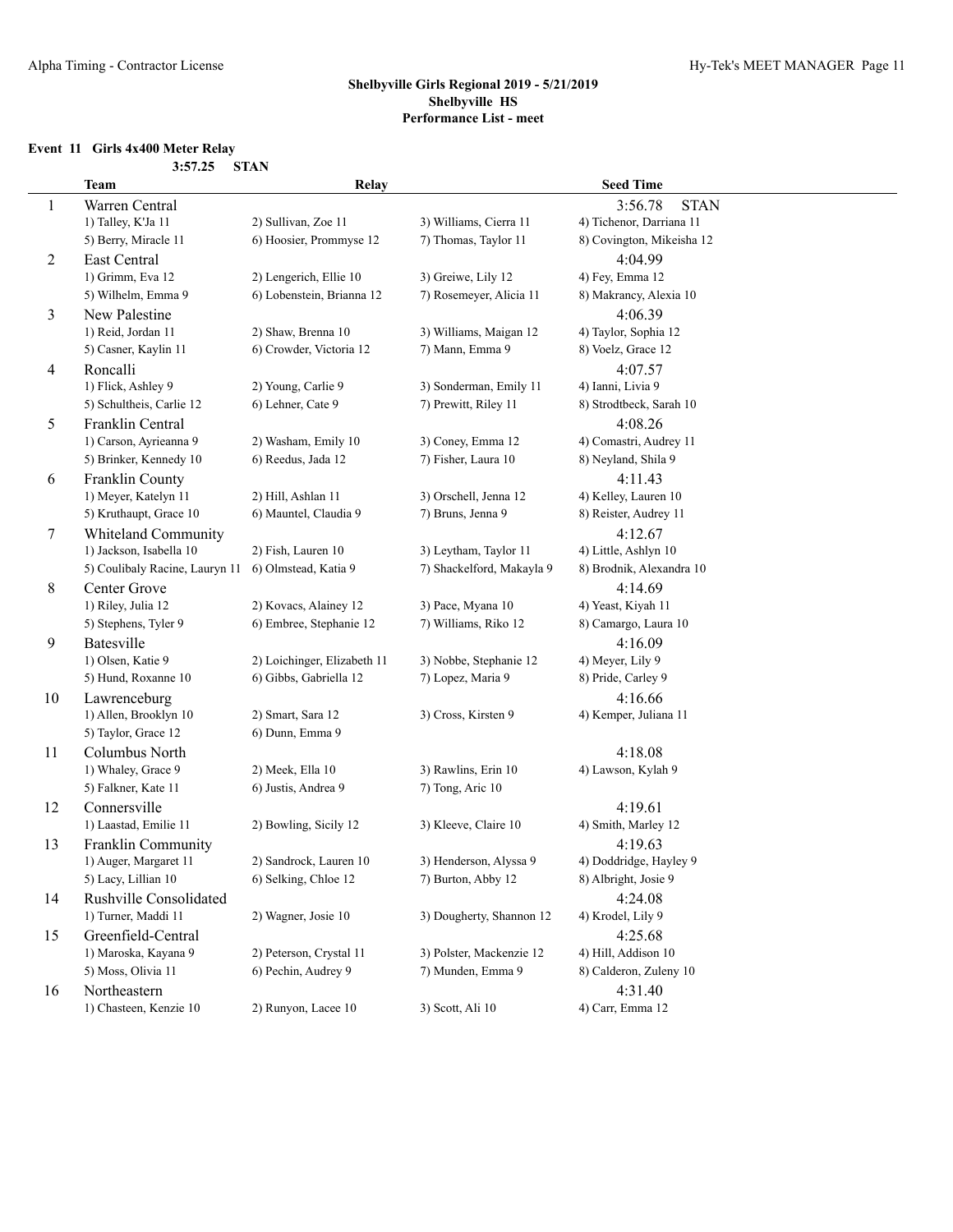## **Event 12 Girls Long Jump**

|    | Name                |    | Year School           | <b>Seed Mark</b> |             |
|----|---------------------|----|-----------------------|------------------|-------------|
|    | Hoosier, Prommyse   | 12 | Warren Central        | 19-10.75         | <b>STAN</b> |
| 2  | Riley, Julia        | 12 | Center Grove          | 18-01.25         | <b>STAN</b> |
| 3  | Williams, Riko      | 12 | Center Grove          | 17-03.25         |             |
| 4  | Kelsay, Cameron     |    | 10 Franklin Community | 17-03.00         |             |
| 5  | Hill, Ashlan        | 11 | Franklin County       | 17-01.75         |             |
| 6  | Eads, Megan         | 10 | Shelbyville           | 16-09.00         |             |
| 7  | Sonderman, Emily    | 11 | Roncalli              | 16-08.00         |             |
| 8  | Tobin, Saschanera   | 9. | Warren Central        | 16-07.75         |             |
| 9  | Sullivan, Hannah    | 12 | Waldron               | 16-07.50         |             |
| 10 | Carson, Ayrieanna   |    | 9 Franklin Central    | $16 - 03.50$     |             |
| 11 | Lawson, Kylah       |    | 9 Columbus North      | $16 - 02.50$     |             |
| 12 | Mitchell, Elizabeth | 9. | Greensburg            | 15-06.50         |             |
| 13 | Burkhart, Anna      | 10 | North Decatur         | 15-05.75         |             |
| 14 | Neher, Phoebe       | 10 | Centerville           | 15-04.00         |             |
| 15 | Beckman, Jessica    | 12 | Connersville          | 14-11.00         |             |
| 16 | Harmon, Alexis      |    | Centerville           | 14-10.25         |             |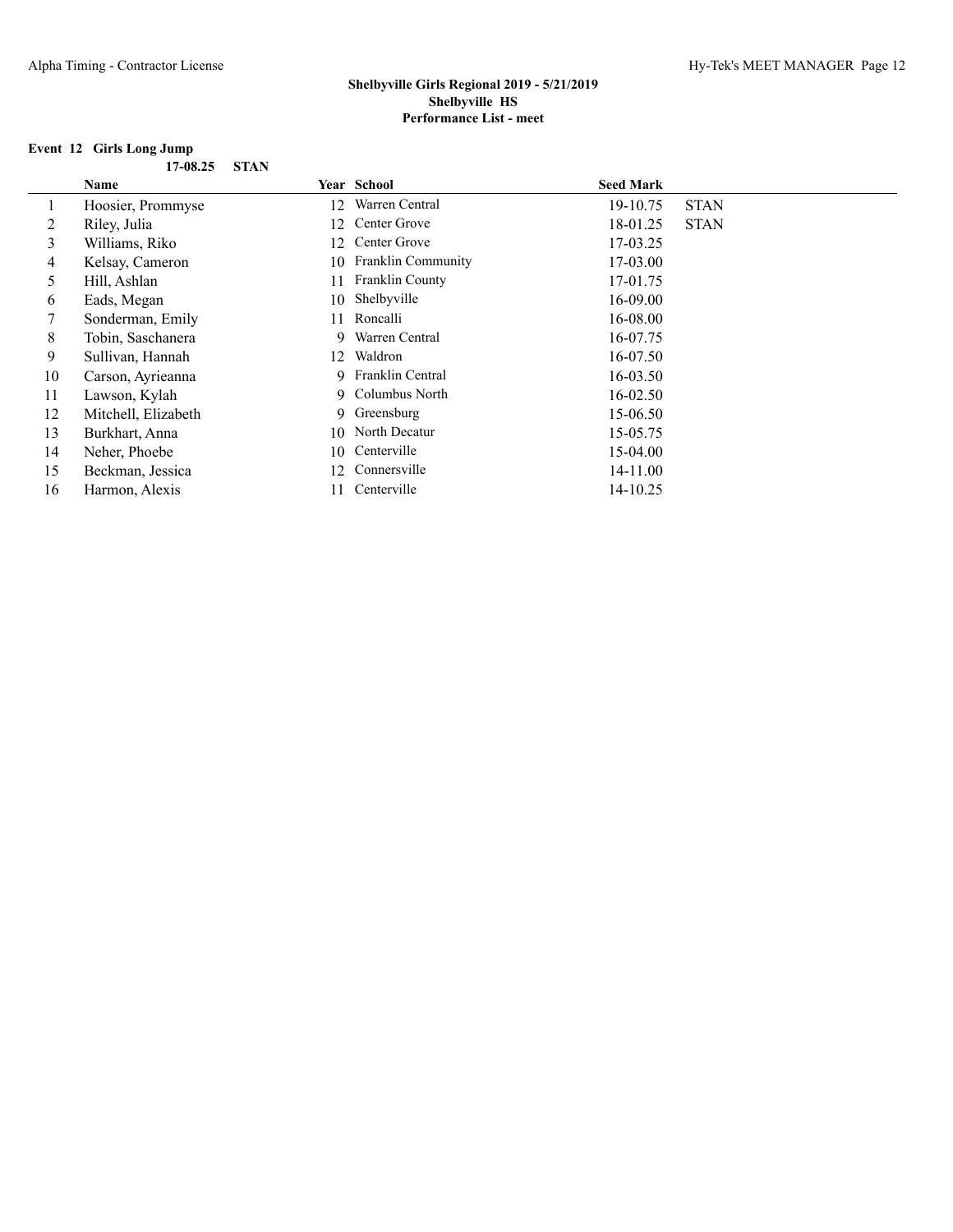## **Event 13 Girls High Jump**

| 5-04.50 STAN |  |
|--------------|--|
|              |  |

|    | Name               |    | Year School                | <b>Seed Mark</b> |             |
|----|--------------------|----|----------------------------|------------------|-------------|
|    | Humphrey, Tacoria  | 10 | Warren Central             | 5-06.00          | <b>STAN</b> |
| 2  | Jackson, Isabella  | 10 | Whiteland Community        | 5-04.50          | <b>STAN</b> |
| 3  | Griffith, Charity  | 12 | Rushville Consolidated     | $5-04.00$        |             |
| 4  | Polster, Mackenzie | 12 | Greenfield-Central         | $5 - 02.00$      |             |
| 5  | Lengerich, Ellie   | 10 | East Central               | $5 - 02.00$      |             |
| 6  | Terrell, Malea     | 10 | Shelbyville                | 5-01.00          |             |
|    | Smith, Ramiyah     | 10 | Warren Central             | 5-01.00          |             |
| 8  | Bruns, Jenna       | 9  | Franklin County            | 5-01.00          |             |
| 9  | Quinlan, Eva       | 11 | South Dearborn             | 5-01.00          |             |
| 10 | Sierra, Megan      | 9  | East Central               | $5 - 00.00$      |             |
| 11 | Pruitt, Madison    | 9. | Hagerstown                 | $5 - 00.00$      |             |
| 12 | Gibbs, Gabriella   | 12 | Batesville                 | $5 - 00.00$      |             |
| 13 | Stoughton, Elena   | 11 | Columbus East              | $5 - 00.00$      |             |
| 14 | Correll, Maggie    | 10 | Southwestern (Shelbyville) | $4 - 10.00$      |             |
| 15 | Bell, Lana         | 10 | South Decatur              | $4 - 10.00$      |             |
| 16 | Jessup, Gracin     | 9  | Tri                        | $4 - 10.00$      |             |
| 17 | Muck, Alison       | 9. | Southwestern (Shelbyville) | $4 - 10.00$      |             |
| 18 | Kruthaupt, Grace   | 10 | Franklin County            | $4 - 10.00$      |             |
| 19 | Lee, Brooke        | 10 | Center Grove               | $4 - 10.00$      |             |
| 20 | Hartman, Abigail   | 10 | North Decatur              | $4 - 10.00$      |             |
| 21 | Vawter, Lia        | 12 | Franklin Community         | $4 - 10.00$      |             |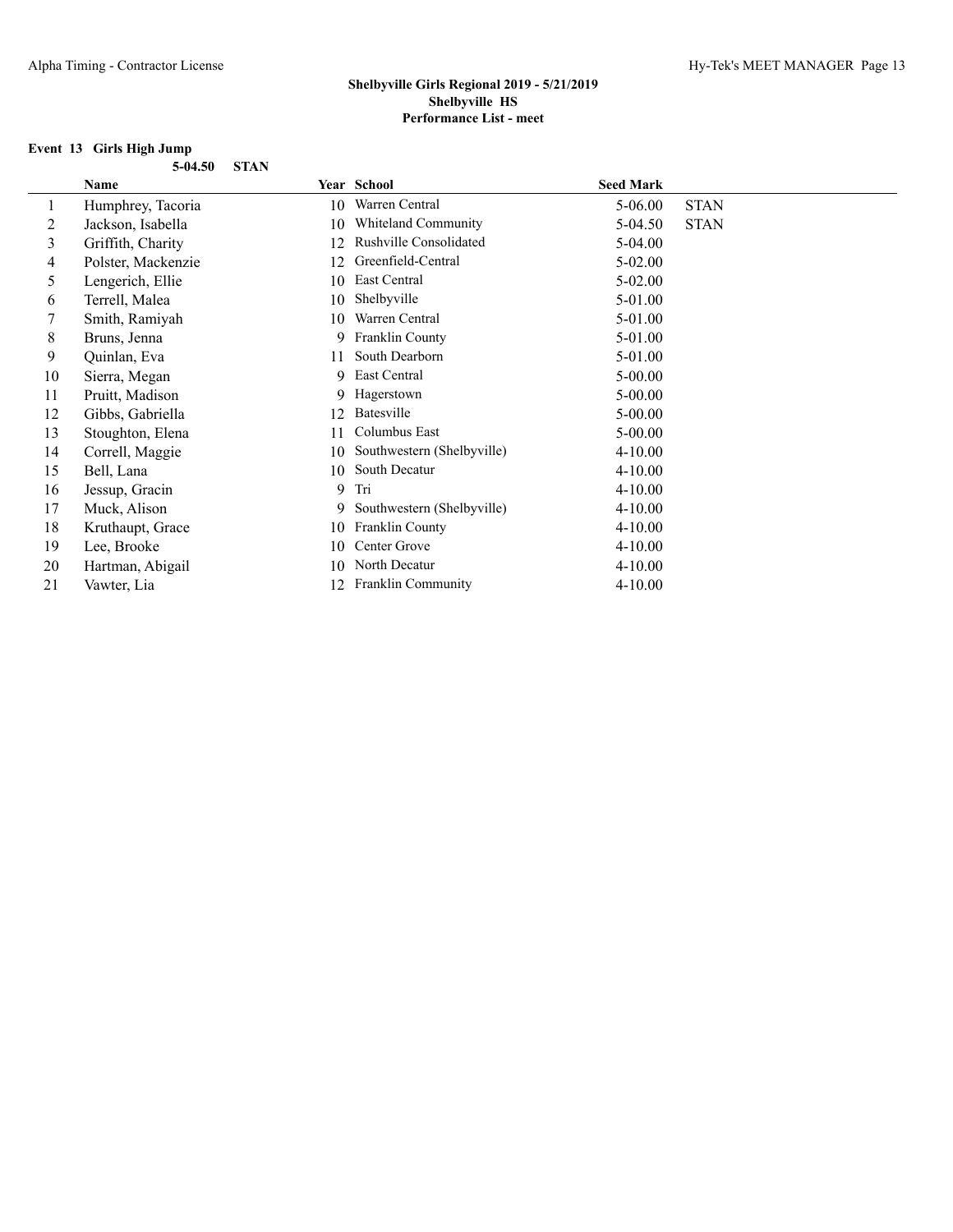# **Event 14 Girls Discus Throw**

| 125-05 | STAN |
|--------|------|
|        |      |

|    | Name                     |    | Year School                | <b>Seed Mark</b> |             |
|----|--------------------------|----|----------------------------|------------------|-------------|
|    | Evans, Cassandra         | 11 | Franklin Central           | 139-10           | <b>STAN</b> |
| 2  | Coleman-turner, Beyoncey | 12 | Columbus East              | 129-10           | <b>STAN</b> |
| 3  | Phelps, Averi            |    | $10$ Tri                   | 126-09           | <b>STAN</b> |
| 4  | Emberton, Reagan         | 12 | Whiteland Community        | $125 - 03$       |             |
| 5  | Bonser, Emily            | 12 | Greenwood Community        | 124-02           |             |
| 6  | Cox, Logan               | 12 | East Central               | $122 - 10$       |             |
| 7  | Burkhart, Hannah         | 12 | Greenfield-Central         | 121-01           |             |
| 8  | Grimes, Lily             | 12 | Greensburg                 | 119-01           |             |
| 9  | Beckman, Jessica         | 12 | Connersville               | 117-05           |             |
| 10 | Lumbley, Aden            | 11 | New Palestine              | 113-05           |             |
| 11 | Flora, Joanna            | 11 | Greenfield-Central         | 111-07           |             |
| 12 | Tatlock, Taylor          | 12 | Southwestern (Shelbyville) | 111-02           |             |
| 13 | Oliger, Kassidy          | 11 | Hagerstown                 | 108-09           |             |
| 14 | Grossman, Rebecca        | 11 | Franklin Central           | 106-07           |             |
| 15 | Phelps, Tenleigh         | 10 | <b>Triton Central</b>      | $105 - 03$       |             |
| 16 | Stenger, Jessica         | 10 | East Central               | $100 - 01$       |             |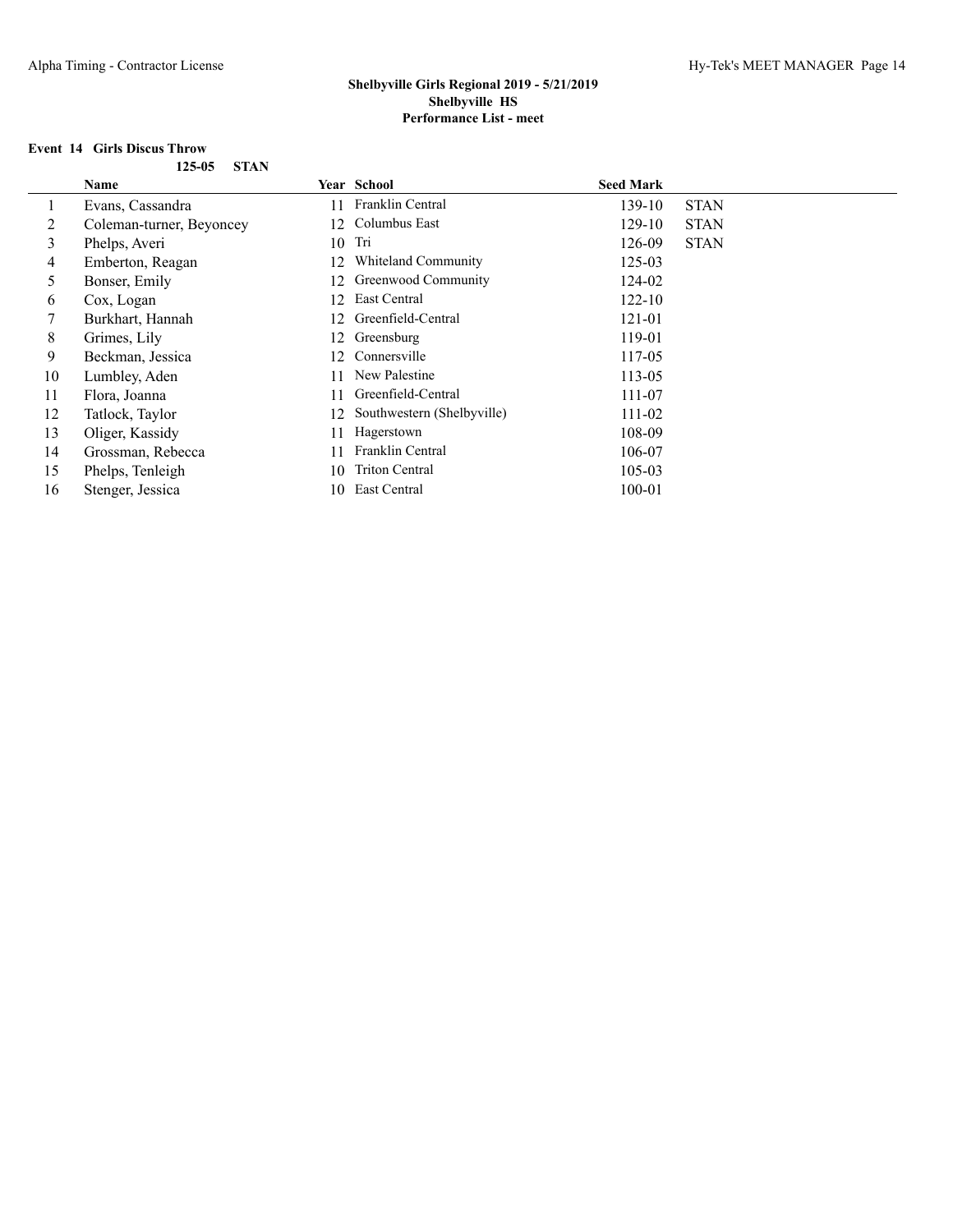## **Event 15 Girls Shot Put**

| 40-08.50 STAN |  |
|---------------|--|
|               |  |

|    | Name              |    | Year School         | <b>Seed Mark</b> |             |
|----|-------------------|----|---------------------|------------------|-------------|
|    | Grimes, Lily      | 12 | Greensburg          | 43-03.00         | <b>STAN</b> |
| 2  | Bonser, Emily     | 12 | Greenwood Community | 40-00.50         |             |
| 3  | Rasche, Ella      | 10 | Center Grove        | 39-10.00         |             |
| 4  | Herndon, Emily    |    | 10 Columbus North   | 39-07.25         |             |
| 5  | Emberton, Reagan  | 12 | Whiteland Community | 39-06.75         |             |
| 6  | Lumbley, Aden     | 11 | New Palestine       | 38-07.00         |             |
| 7  | Cox, Logan        | 12 | East Central        | 37-07.00         |             |
| 8  | Sholar, Qamara    | 10 | Warren Central      | 37-04.25         |             |
| 9  | Hamilton, Erionna | 11 | Warren Central      | 36-07.75         |             |
| 10 | Zekalo, Isabella  | 10 | Greenwood Community | 36-03.25         |             |
| 11 | Beckman, Jessica  | 12 | Connersville        | 35-09.00         |             |
| 12 | Scruggs, Shaelynn |    | 10 Columbus North   | $35-04.00$       |             |
| 13 | Fields, Kelly     | 11 | Columbus East       | 34-10.75         |             |
| 14 | Stenger, Jessica  | 10 | East Central        | 34-07.00         |             |
| 15 | Shultz, Kaelynn   | 12 | Hagerstown          | 33-06.00         |             |
| 16 | Oliger, Kassidy   |    | Hagerstown          | 33-02.00         |             |